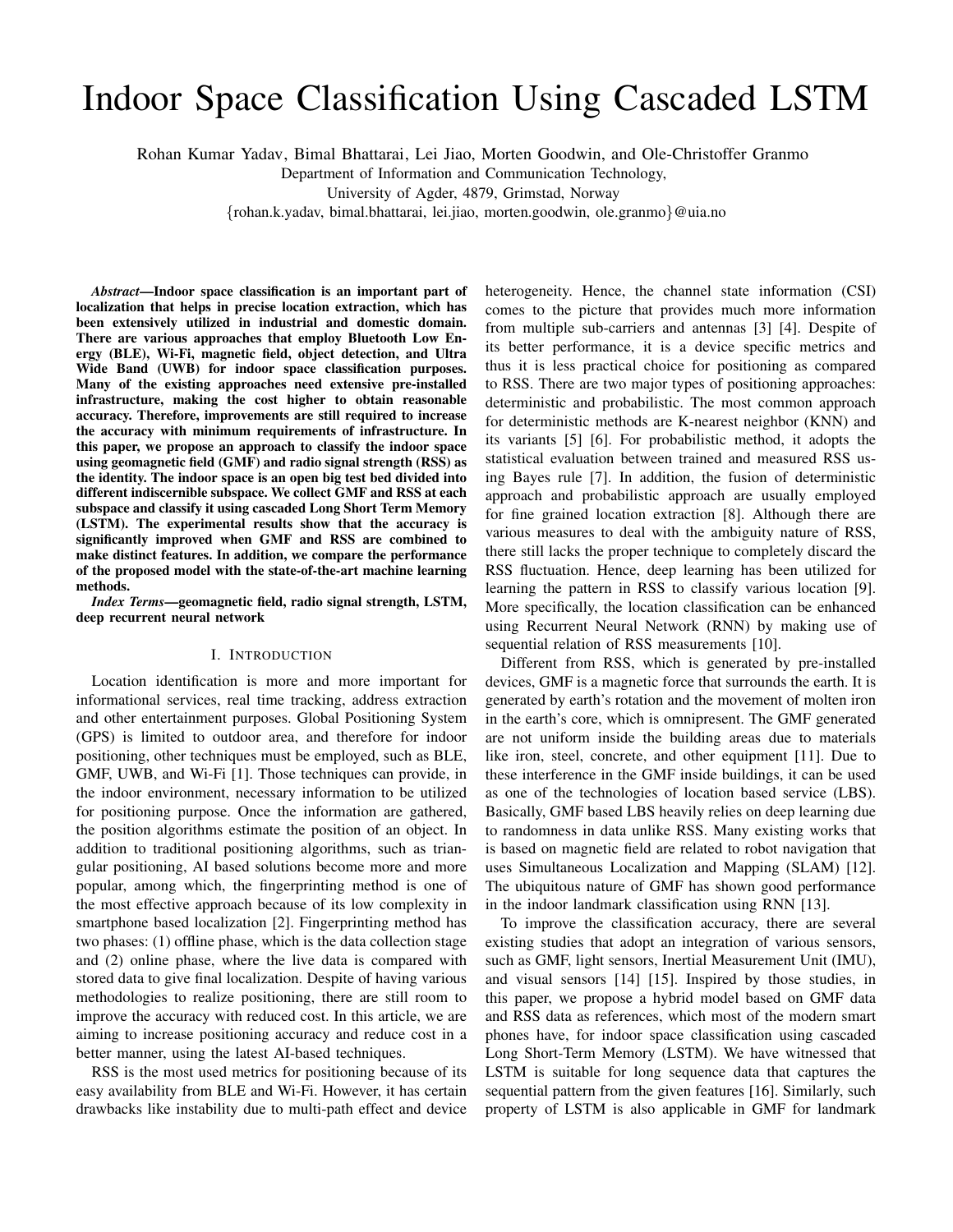classification [17]. Therefore, in this article, we are motivated to employ those two types of information and eventually show that using RSS along with GMF can give a better distinctive feature for indoor space classification and can increase the accuracy with significant margin. In more details, we make use of cascaded LSTM that combines both unidirectional and bidirectional model of LSTM to classify the space based on variable length input sequence of GMF and RSS, which is to be detailed below.

The remaining sections of the paper are organized as follows. In Section II, the proposed models are presented. In Section III, the proposed LSMT is examined extensively. The paper concludes in Section IV.

## II. PROPOSED MODEL

In this section, we will present in detail the network structure, the data collection procedure, and the training and validation procedure for the RNN based solution.

#### *A. Neural Network Structure*

Recurrent neural network (RNN) is a type of deep learning technique that is not only dependent on current input but also on the previous input. Basically, it is applicable to the scenario where the data have a sequential correlation. However, when dealing with a long sequence of data, it has a problem of vanishing and exploiting gradient. To overcome this effect, an LSTM is used which has an internal memory states that adds forget gate. This gate controls the time dependence and the effect of previous input. There are other variations, like BiRNN and BiLSTM, which not only reflect previous inputs but also consider the future inputs of a particular time frame. In this study, inspired by [17], we propose the cascaded unidirectional LSTM and bidirectional LSTM (BiLSTM) RNN model as shown in Fig. 1. The model consists the first layer of bidirectional RNN combined with a unidirectional RNN layer. The bidirectional LSTM consists of forward and backward track for learning patterns in both directions.

The Eq. (1) and Eq. (2) show the operations of forward and backward track.

$$
O_n^{f1}, h_n^{f1}, i_n^{f1} = L^{f1}(i_{n-1}^{f1}, h_{n-1}^{f1}, x_n : P^{f1}), \tag{1}
$$

$$
O_n^{b1}, h_n^{b1}, i_n^{b1} = L^{b1}(i_{n-1}^{b1}, h_{n-1}^{b1}, x_n : P^{b1}),
$$
 (2)

where  $O_n^{f_1}, h_n^{f_1}, i_n^{f_1}$  and  $O_n^{b_1}, h_n^{b_1}, i_n^{b_1}$  are the output, the hidden state, the internal state of the current state for forward and backward LSTM track respectively.  $x_n$  is the input sequence, P is the LSTM cell parameter. The output from both tracks are combined as in Eq. (3) and forwarded into the second layer.

$$
O_n^1 = O_n^{f1} + O_{N-n+1}^{b1}.
$$
 (3)

Bidirectional RNN is followed by unidirectional RNN, which transforms data into a more abstract form and aids in learning spatial dependencies [18]. The output from the unidirectional layer is obtained using Eq. (4).

$$
O_n^l, h_n^l, i_n^l = LSTM^l(i_{n-1}^l, h_{n-1}^l, O_n^{l-1}; P^l),\tag{4}
$$



Fig. 1. Cascaded unidirectional and bidirectional LSTM-based DRNN model.

where the output from the lower layer  $O_n^{l-1}$  is combined with previous internal state  $i_{n-1}^l$  and hidden state  $h_{n-1}^l$  to obtain output  $O_n^l$  of layer l, and  $P^l$  represents a parameter of the LSTM cells. The input data contains a sequence of GMF and RSS samples  $(x_1, x_2, ..., x_N)$ , where each feature  $x_n$  is observed at time  $n (n = 1, 2, ..., N)$ . The data is primarily divided into windows of time segment  $N$  and fed into the cascaded LSTM. At the output, we obtain a prediction scores vector for each time step  $(O_1^L, O_2^L, ..., O_N^L)$ . The overall prediction score is obtained by combining the prediction scores vector for the entire window  $N$ . The fusion of the scores is performed by applying the sum rule as shown in Eq. (5), which performs better than other methods used in [19]. The prediction scores are finally converted into probabilities by a softmax layer over Y.

$$
Y = \frac{1}{N} \sum_{(n=1)}^{N} O_n^L.
$$
 (5)

## *B. Data Collection*

The data collections are carried out in a rectangular indoor space using smartphone sensors. The test space contains elements that distort magnetic field like iron doors, metals, steel tables and chairs. It is also equipped with 6 BLE devices as shown in the Fig 2. The GMF and RSS data are collected with android application developed using a smartphone. These features designed for GMF are precisely selected to create a distinctive pattern in each subspace. The structure for GMF data collections are shown in Table I. RSS are collected from 6 BLE devices that are attached to the wall, namely BLE1 to BLE6. These data are combined together to obtain final data set that has 13 features for each subspace. The data set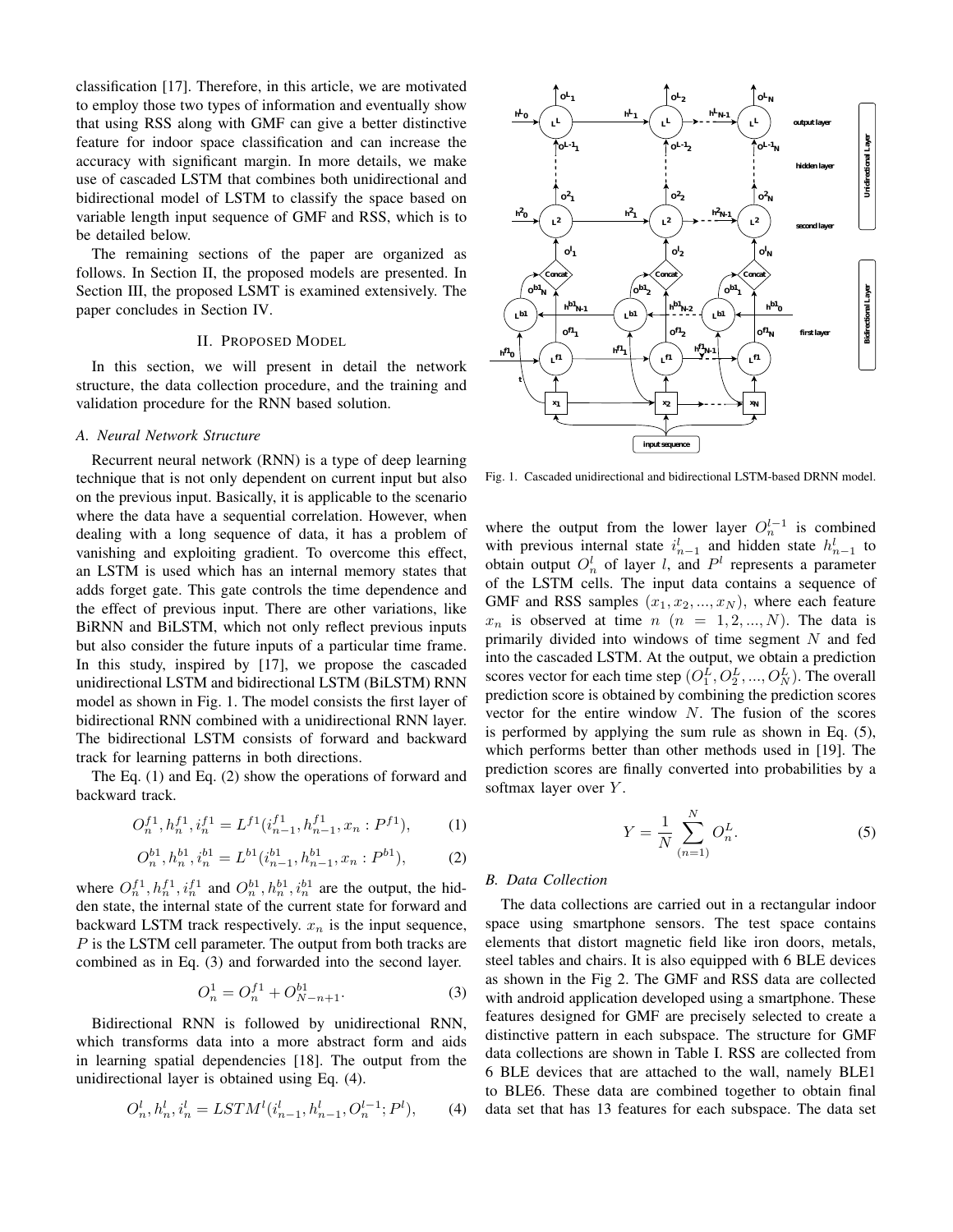![](_page_2_Figure_0.jpeg)

Fig. 2. Floor model where GMF and RSS data are collected.

has around 3000 number of samples for the combined GMF and RSS in each subspace, altogether making it around 30,000 samples.

TABLE I STRUCTURE OF INPUT FOR GMF

| $-1$<br>ata<br>$\mathbf{r}$ N/I |   |                           |                     |                 |         |    |  |
|---------------------------------|---|---------------------------|---------------------|-----------------|---------|----|--|
|                                 | л | гc<br>$\Lambda$<br>Y<br>- | <sup>7</sup> G<br>л | .ROT<br>$X_{-}$ | D.<br>v | D. |  |

#### *C. Training and Validation Methodology*

We divided our data set in the ratio of  $8:2$ , where  $80\%$  is used for the training and the remaining 20 % is used for the testing. The mean cross-entropy between actual and predicted labels were calculated using cost function  $L(O, O^{pred})$  [20], which can be calculated as:

$$
L(O, O^{pred}) = -\sum_{(c=1)}^{k} o_c \log_2(p_c),
$$
 (6)

where  $O$  and  $O^{pred}$  are the actual and predicted class respectively.  $o_c$  and  $p_c$  are the prediction label and probability of each class respectively.

The cost function,  $L(O, O^{pred})$ , is minimized using Adam optimization, which uses back-propagation of gradient to update the model parameters. To avoid over-fitting, we have employed dropout as a regularization technique. The output of the final LSTM layer is passed to the soft-max classifier, which converts the output predictions into respective probabilities. Since the input data is segmented with constant  $N$ , the model is able to generalize and learn the patterns in the data quickly. Also, the use of mini-batch processing deals with efficient memory utilization and gradient explosion problem. Nevertheless, the training time is slightly increased due to the large number of batches utilized in this work.

### III. RESULT AND DISCUSSION

In this section, we detail the performance of proposed model of cascaded LSTM. There are 10 indoor subspace to be classified and the features used are combination of GMF and RSS as mentioned earlier. Fig. 3 shows the training and

![](_page_2_Figure_12.jpeg)

Fig. 3. The accuracy of our proposed data (GMF and RSS) for cascaded LSTM over mini-batch training iterations.

![](_page_2_Figure_14.jpeg)

Fig. 4. The cost of our proposed model for the designed data set over minibatch training iterations.

testing accuracy for our proposed model. It can be seen that the accuracy increases as the model generalizes the data. Similarly, the cost function decreases as the model reaches optimal learning checkpoint, which also means the model deals effectively with data over-fitting. Fig. 4 shows the training and testing cost of out model. If we use the GMF only as the input features for classifying those 10 indoor subspace, we get relatively less accuracy than the proposed method. The accuracy and cost of the GMF based classification using cascaded LSTM are shown in Fig. 5 and 6. However, we can see that the performance of RSS based classification performs significantly lower than GMF data using cascaded LSTM. The RSS data collected at each subspace heavily affected by multipath and fading effect. Hence, the accuracy and cost looks slightly lower on this case as shown in Fig. 7 and 8. The training accuracy for RSS only and GMF only data are 96.10% and 99.2% respectively. Here, it is clear that the cascaded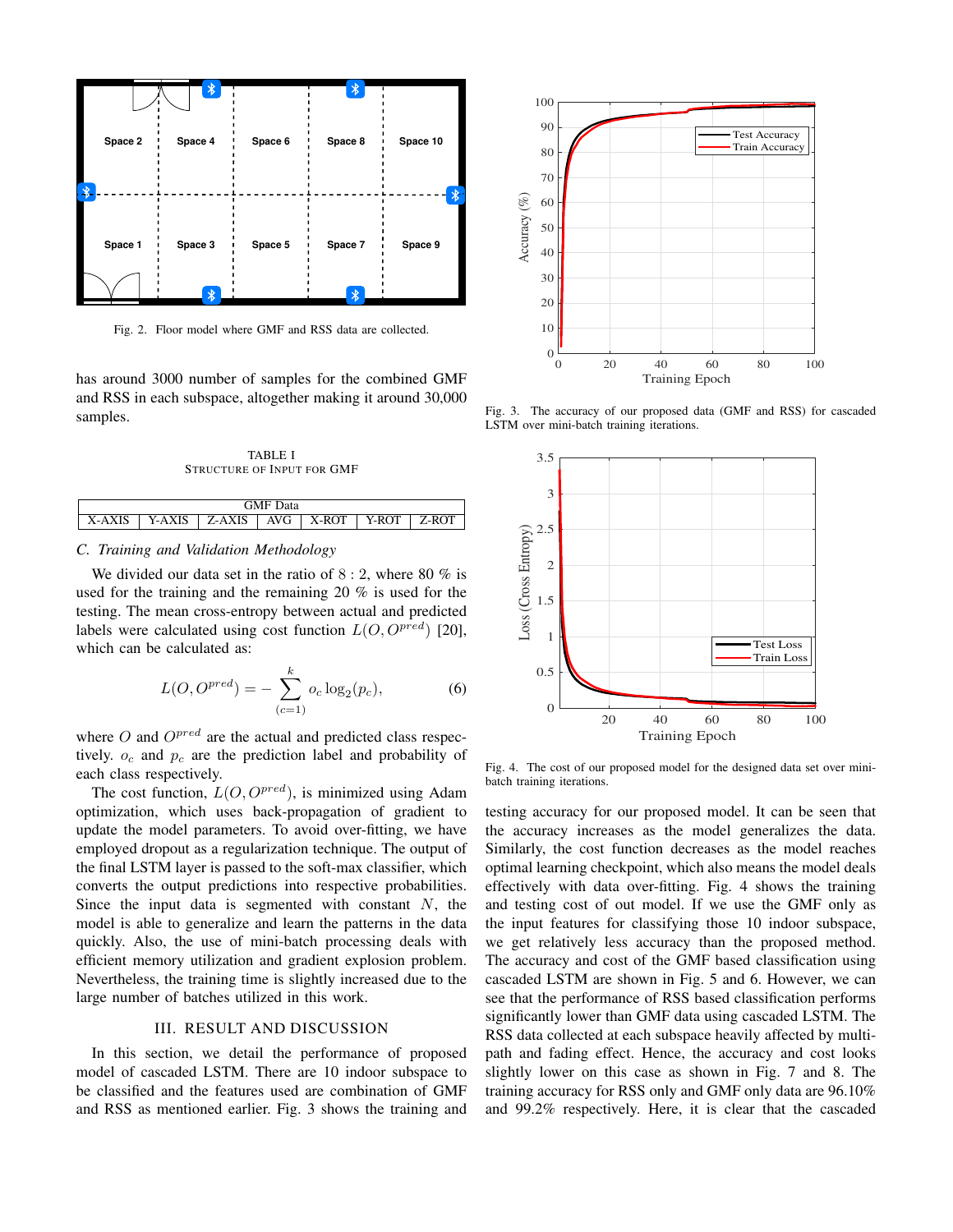![](_page_3_Figure_0.jpeg)

Fig. 5. The accuracy of GMF data for cascaded LSTM over mini-batch training iterations.

![](_page_3_Figure_2.jpeg)

Fig. 6. The cost of GMF data for cascaded LSTM over mini-batch training iterations.

model is able to learn the GMF quite efficiently compared to RSS only data within 100 epochs. Also the losses for GMF data are less compared to RSS data. However, in the case of GMF and RSS data together, the training and testing accuracy reaches up to 100% and 98.95% respectively. Altogether, we can see that the proposed combined data outperforms both individually used data. The accuracy and its loss for training and testing phases are shown in table II and III respectively. In addition, the confusion matrix in Fig. 9 gives an overview of the classification result for the proposed method in test set. It shows the per class precision and recall results as well.

We compared our model with other machine learning methods such as logistic regression, support vector machine (SVM), decision tree (DT), and Gaussian Naïve Bayes (GNB). Our model surpasses other machine learning methods in terms of accuracy on proposed combined GMF and RSS data, which can be shown in Fig. 10. Although some machine learning

![](_page_3_Figure_6.jpeg)

Fig. 7. The accuracy of RSS data for cascaded LSTM over mini-batch training iterations.

![](_page_3_Figure_8.jpeg)

Fig. 8. The cost of RSS data for cascaded LSTM over mini-batch training iterations.

methods perform close to our model, the data modelling capacity of shallow structure methods fails to capture reliable features as size of the data set increases. Therefore, we believe that if a large number of samples are present, our model can still perform better than other methods.

#### IV. CONCLUSION

In this paper, we propose cascaded unidirectional and bidirectional model for indoor space classification using GMF and RSS data. We experimentally collect data at various indoor subspaces and then propose an LSTM based structure for learning. We evaluate the performance of our model and compare it with other approaches. The result shows that our model, when both GMF data and RSS data are employed, outperforms the other evaluated methods. The improved performance is